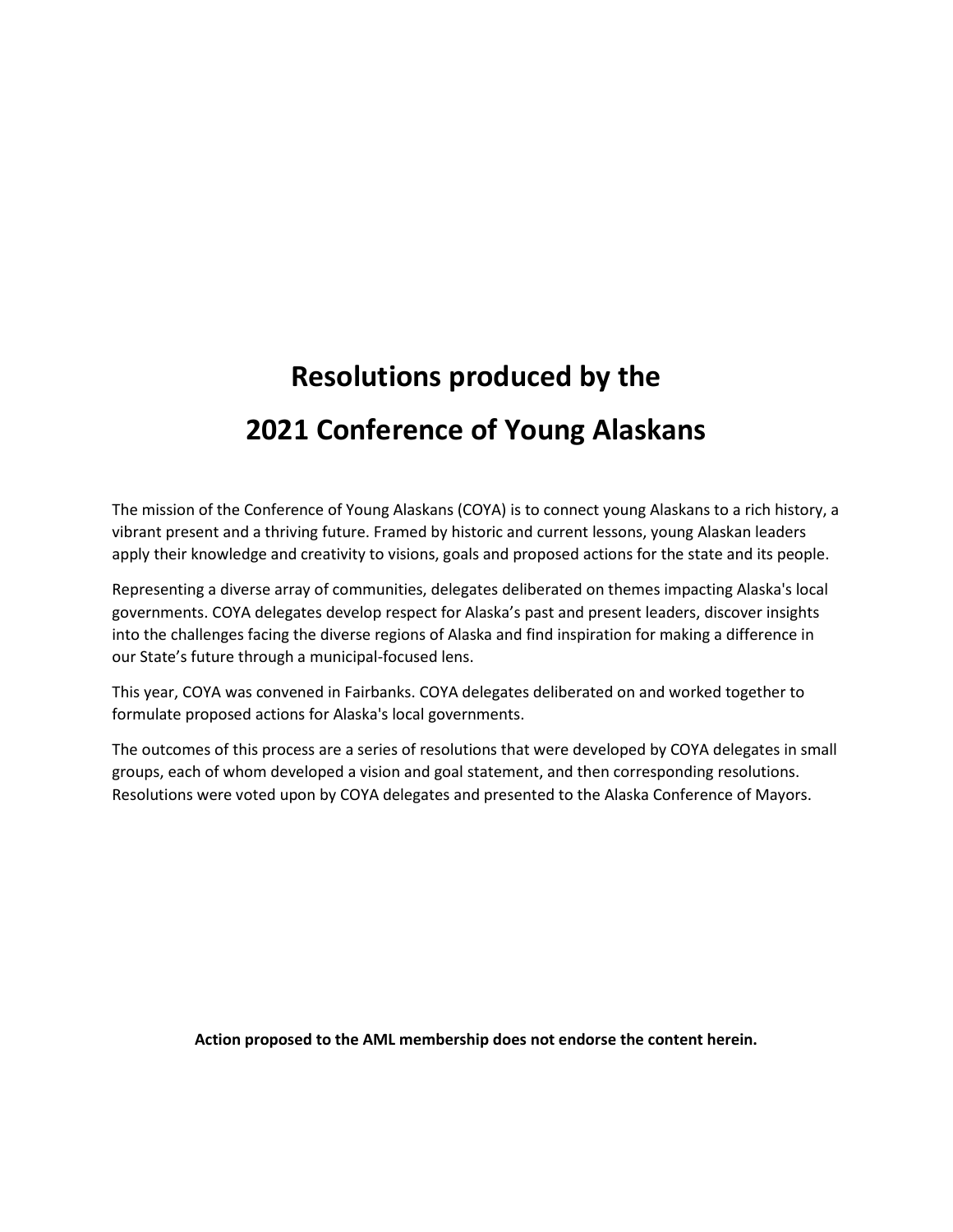#### **Resolution 2021-01**

## **Sustainability of Communities**

# **Calling for strengthened local food economies and encouraging local food production and sustainable harvesting.**

WHEREAS, by 2038, we envision an Alaska where environmental and public health, creativity, and intergenerational resilience are perpetually fostered within communities and supported by local and tribal governments; and

WHEREAS, many Alaskans in both urban and rural Alaska do not have access to healthy, affordable, and adequate food; and

WHEREAS, Alaskans have always depended on local foods, especially those from the land, though today a substantial portion of food consumed is not produced within the state; and

WHEREAS, access to quality and affordable local foods improves public health and increases the resilience of remote communities in the face of intensifying climate disruption; and

WHEREAS, growing local food economies depend on the place-based guidance and support of local governments; and

WHEREAS, the small businesses generated by stronger local food economies spend more of their revenue in their home community, generating stronger, more distributed economic activity than the status quo; and

NOW, THEREFORE BE IT RESOLVED, that local food economies throughout Alaska will be strongly supported by local governments based on subsistence, cultural, and historic connection to place; and

BE IT FURTHER RESOLVED, that more than half of food consumption will be locally grown or harvested.

#### **Conference of Young Alaskans**

#### **Resolution 2021-02**

#### **Sustainability of Communities**

# **Encouraging access to community programs that support public health and intergenerational resilience.**

WHEREAS, by 2038, we envision an Alaska where environmental and public health, creativity, and intergenerational resilience are perpetually fostered within communities and supported by local and tribal governments; and

WHEREAS, communities in Alaska will have the resources needed to strengthen their resilience, improve their wellbeing, and plan more effectively for future generations; and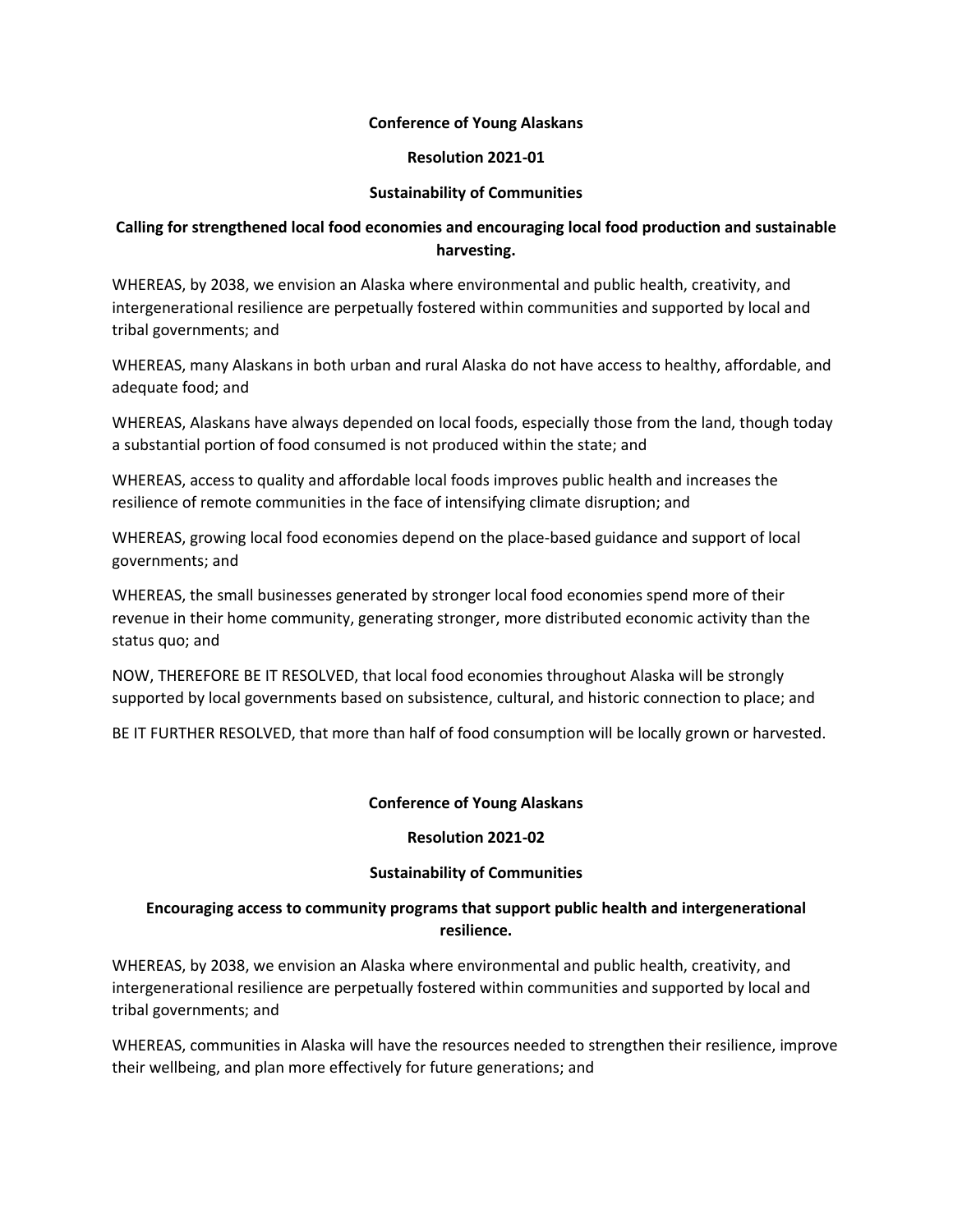WHEREAS, Alaska Natives have faced numerous historical traumas that are intergenerationally woven into their communities and could benefit from healing support from local governments; and

WHEREAS, public health research shows that traditional knowledge sharing and community spaces greatly contribute to individual resilience and broader public health; and

WHEREAS, Alaska's local governments have an obligation to ensure the safety and wellbeing of their residents; and

WHEREAS, failing to prevent the cycle of historical and generational traumas will perpetuate harm in Alaska communities.

NOW, THEREFORE BE IT RESOLVED, that Alaskans will have access to community programs that support public health and intergenerational resilience that is in partnership with local governments.

#### **Conference of Young Alaskans**

#### **Resolution 2021-03**

#### **Sustainability of Communities**

# **Recommending that local governments should improve public participation and cooperation with tribal governments and provide leadership in solution to address social and environmental crises.**

WHEREAS, by 2038, we envision an Alaska where environmental and public health, creativity, and intergenerational resilience are perpetually fostered within communities and supported by local and tribal governments; and

WHEREAS, the unique challenges that Alaska's communities face necessitate new and creative approaches to address issues, large and small; and

WHEREAS, the involvement of the public's voice in decision making processes in social and environmental areas can be strengthened, including by encouraging greater representation and inclusivity ; and

WHEREAS, Alaska Natives have traditional knowledge of the landscape from thousands of years of experience that can lead communities to more successful outcomes in addressing crises; and

WHEREAS, the diversity of issues faced by Alaska's local governments requires a diverse toolset — a toolset that great public process and innovative solutions will help expand; and

WHEREAS, the consequences of failing to adequately address the environmental crises facing communities, like ocean acidification, coastal erosion, and growing wildfires are unacceptable.

NOW, THEREFORE BE IT RESOLVED, that local governments in Alaska will greatly improve public participation and cooperation with tribal governments so that they can lead in creative solutions to social and environmental crises.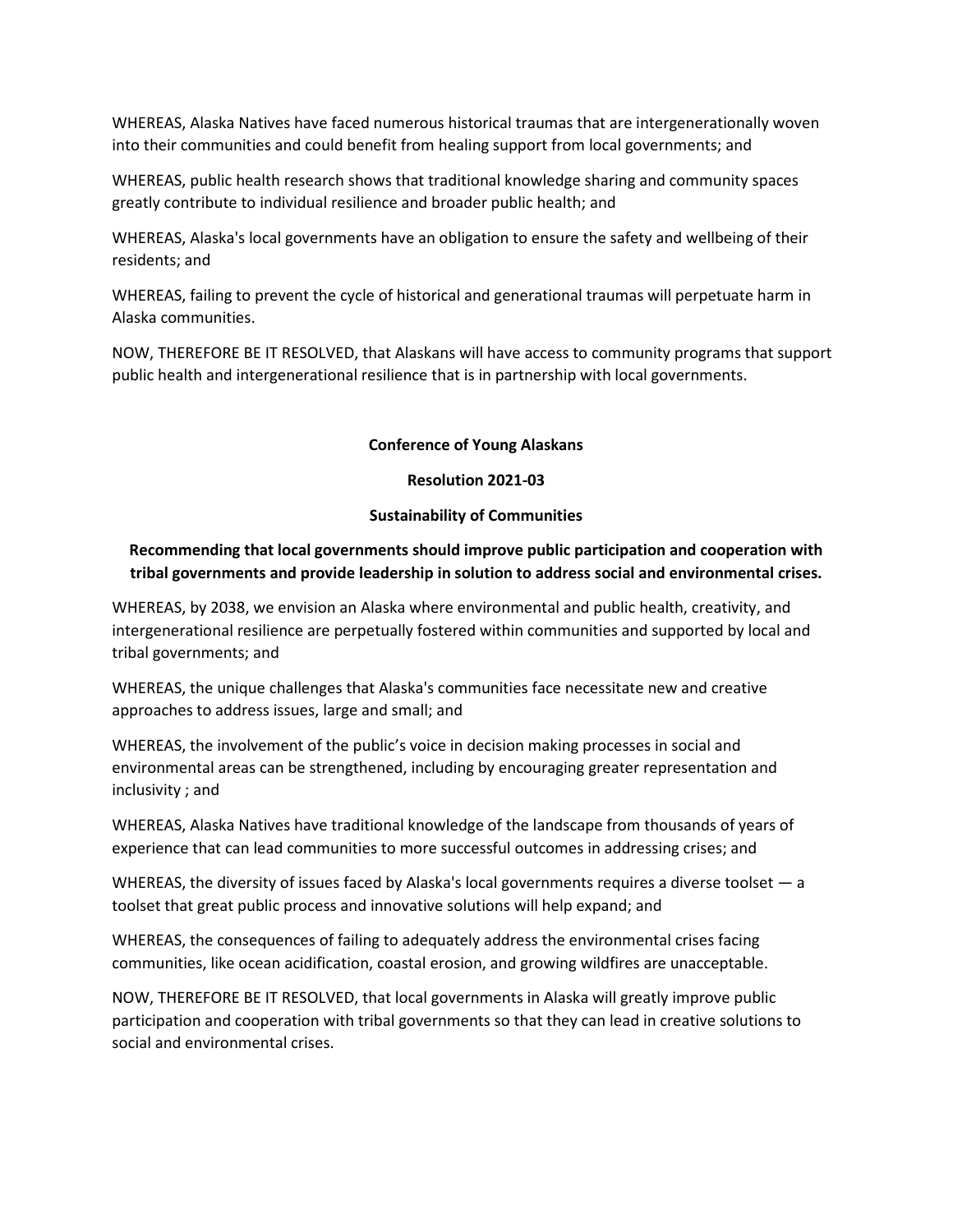#### **Resolution 2021-04**

## **Public Safety**

# **Encouraging a standardized preliminary training and education for all law enforcement and service providers.**

WHEREAS, by 2038, we envision that public safety departments and services work together to promote an environment representative of the diverse communities and cultures across Alaska, ensure the safety and livelihood of all people, and adapt to and meet the needs of local communities; and

WHEREAS, current training for Village Police Safety Officers (VPSO) focuses on understanding of legal procedure and physical confrontation with use of force and weapons, which perpetuates harm to people and only addresses issues at the surface level; and

WHEREAS, training for these officers, and all officers, needs to include methods of de-escalation, antiracism training, trauma-informed care and understanding consent; and this standardized but culturally responsive training will include firearms training for VPSOs at the caliber and level of any other officer within the state, and all officers will undergo the same basic training including special accommodations for service location; and

WHEREAS, special accommodation training is necessary for VPSO, borough, and municipal police officers based on service location receive training of local Indigenous culture and values, historical oppression, intergenerational trauma, and more, based on community input; and

WHEREAS, lack of training, funding, and resources for VPSOs have led to communities struggling to feel safe and receive justice, which allows crime to disrupt physical and mental safety throughout communities; and

WHEREAS, independent citizens review boards may be established in every community to influence and inform local government of people's concerns; and

WHEREAS, local governments would be responsible for enforcing training requirements and ensuring each region is assigned an officer with the necessary training to best serve that specific community.

NOW, THEREFORE BE IT RESOLVED, that there shall be standardized preliminary training and education for all law enforcement and service providers that adapts to the needs of communities based on region and culture.

# **Conference of Young Alaskans**

#### **Resolution 2021-05**

#### **Public Safety**

**Improving access, outreach, and funding of public safety across all departments and services.**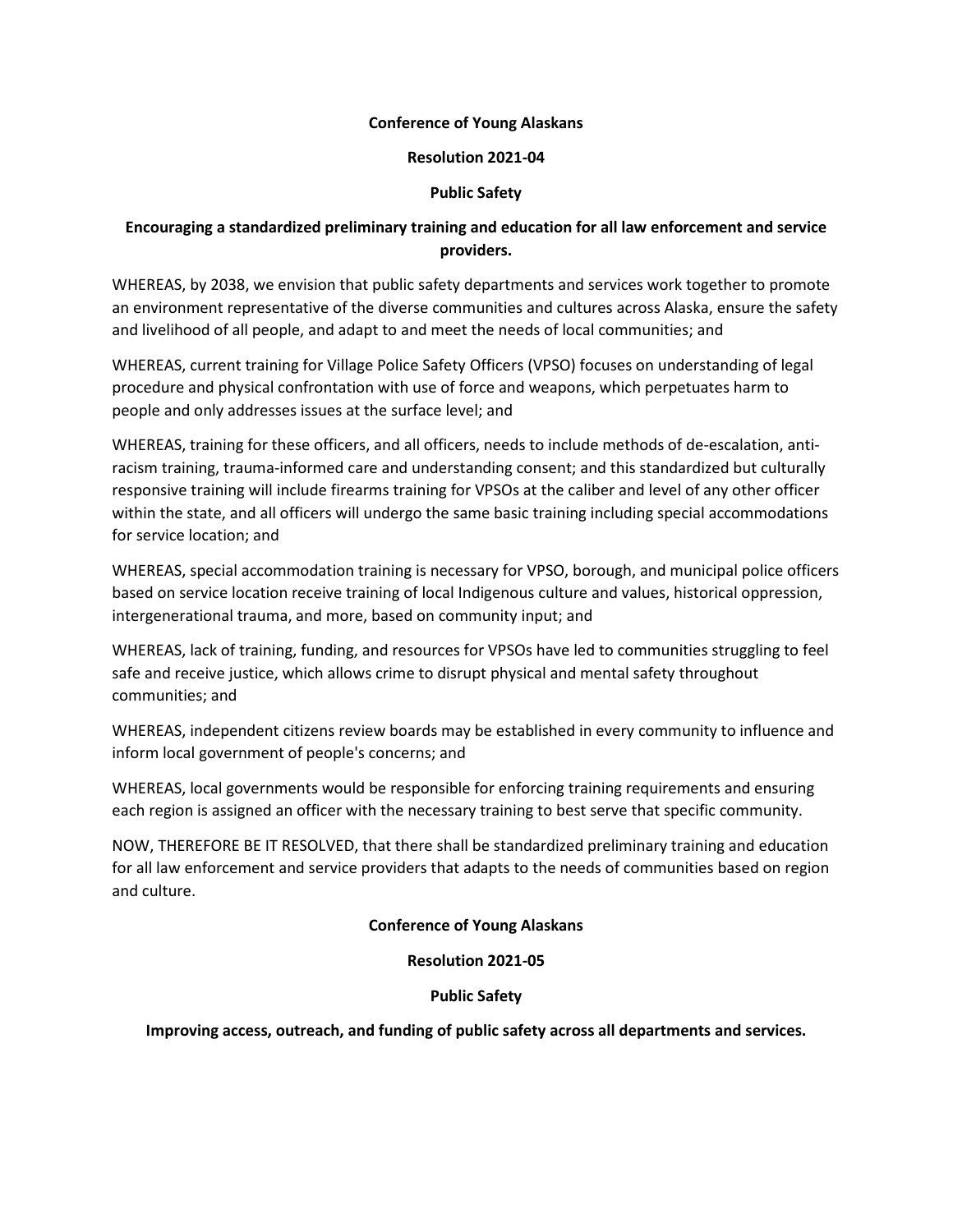WHEREAS, by 2038, we envision that public safety departments and services work together to promote an environment representative of the diverse communities and cultures across Alaska, ensure the safety and livelihood of all people, and adapt to and meet the needs of local communities; and

WHEREAS, a dearth of accessible resources causes community members to result in unhealthy coping mechanisms; with more outreach to the community by public safety departments and services people are able to seek necessary help; and

WHEREAS, public safety departments and services will benefit from greater educational opportunities and community engagement; and

WHEREAS, the selection and hiring of officers should reflect the condition and expectations of the community; and

WHEREAS, local government should collaborate with local tribal governments and community leaders to seek out necessary funding to create the necessary programs to meet community needs such as Missing and Murdered Indigenous Women, Girls, and Two-Spirit (MMIWG2S), mental health resources, substance abuse programs, etc.;

Whereas, the police department will be given separate branches to specifically address MMIWG2S cases and domestic violence; and

WHEREAS, local government will facilitate ways to include community concerns, feedback, and suggestions.

NOW, THEREFORE BE IT RESOLVED, that local governments will improve access, outreach, and funding of public safety across all departments and services to meet and adapt to community needs

# **Conference of Young Alaskans**

#### **Resolution 2021-06**

#### **Public Safety**

#### **Increasing accountability of all law enforcement entities.**

WHEREAS, by 2038, we envision that public safety departments and services work together to promote an environment representative of the diverse communities and cultures across Alaska, ensure the safety and livelihood of all people, and adapt to and meet the needs of local communities; and

WHEREAS, department budgets should be accessible to the public so citizens are informed and aware of where their taxes are expended; and

WHEREAS, independent citizens review boards should be established in every community to influence and inform local government of people's concerns, which would ensure law enforcement receives the necessary funding to serve the community with accountability; and

WHEREAS, transparency is defined by the community, informed by public safety expertise, and enforced by local government; and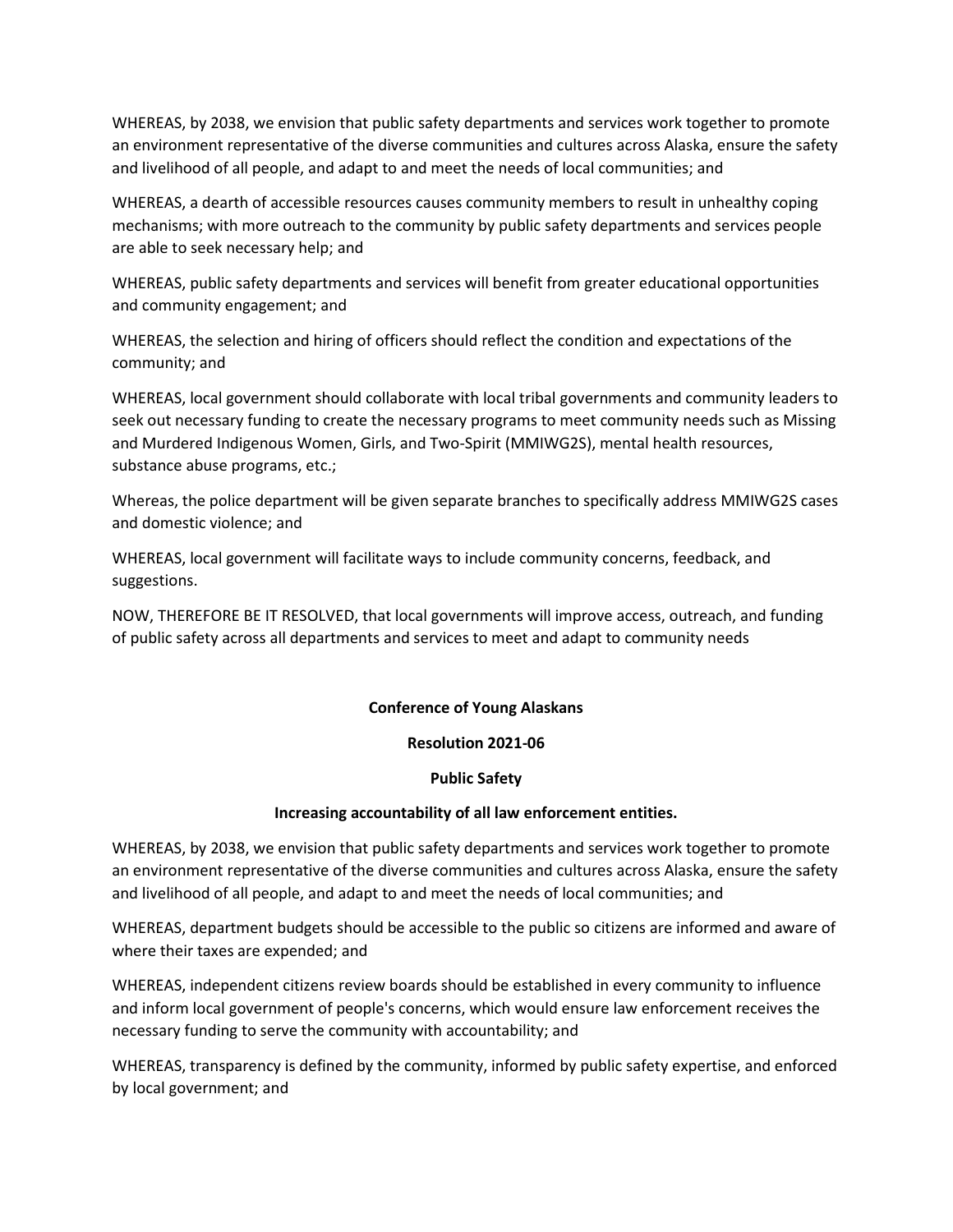WHEREAS, the process of accountability for municipal police and village police officers is mandatory, evaluated by citizen review boards, and enforced by local government; and

WHEREAS, the local government will be held responsible for being more transparent, and will be responsible and report all major finances, and make them publicly accessible.

NOW, THEREFORE BE IT RESOLVED, that local governments will increase their accountability of police and village police officers by expanding transparency and promoting a strong community voice.

# **Conference of Young Alaskans**

#### **Resolution 2021-07**

#### **Diversity, Social Justice, and Equity**

#### **Expanding local government non-discrimination laws.**

WHEREAS, by 2038, we envision a future in which Alaskans thrive in accessible, safe communities where we see ourselves in representative local governments and in education curricula that are rooted in Indigenous values and histories and reflect Alaskans of all races, genders, and abilities; and

WHEREAS, according to a Gallup study in 2021, 1 in 6 members of Generation Z (ages 19 to 24 in 2021) identify as LGBTQ+; and

WHEREAS, the U.S. Supreme Court ruled in *Bostock v. Clayton County* (2020) that employment discrimination against LGBT people is illegal under federal law; and

WHEREAS, according to the CDC, 1 in 4 Americans live with a disability; and

WHEREAS, the Americans with Disabilities Act (1990) prohibits discrimination against people with disabilities; and

WHEREAS, local ordinances are critical to bringing legal recourse closer to home, therefore making it more accessible to seek and receive justice; and

WHEREAS, the State of Alaska has failed to pass legislation adding gender or sexual orientation to our existing non-discrimination laws, leaving LGBTQ+ Alaskans without legal protections at any level against discrimination in housing, banking, or public services.

THEREFORE, BE IT RESOLVED, that all local Alaska governments will have established or expanded local non-discrimination ordinances to include protections on the basis of gender, gender expression, sexuality, race, ethnicity, and disability.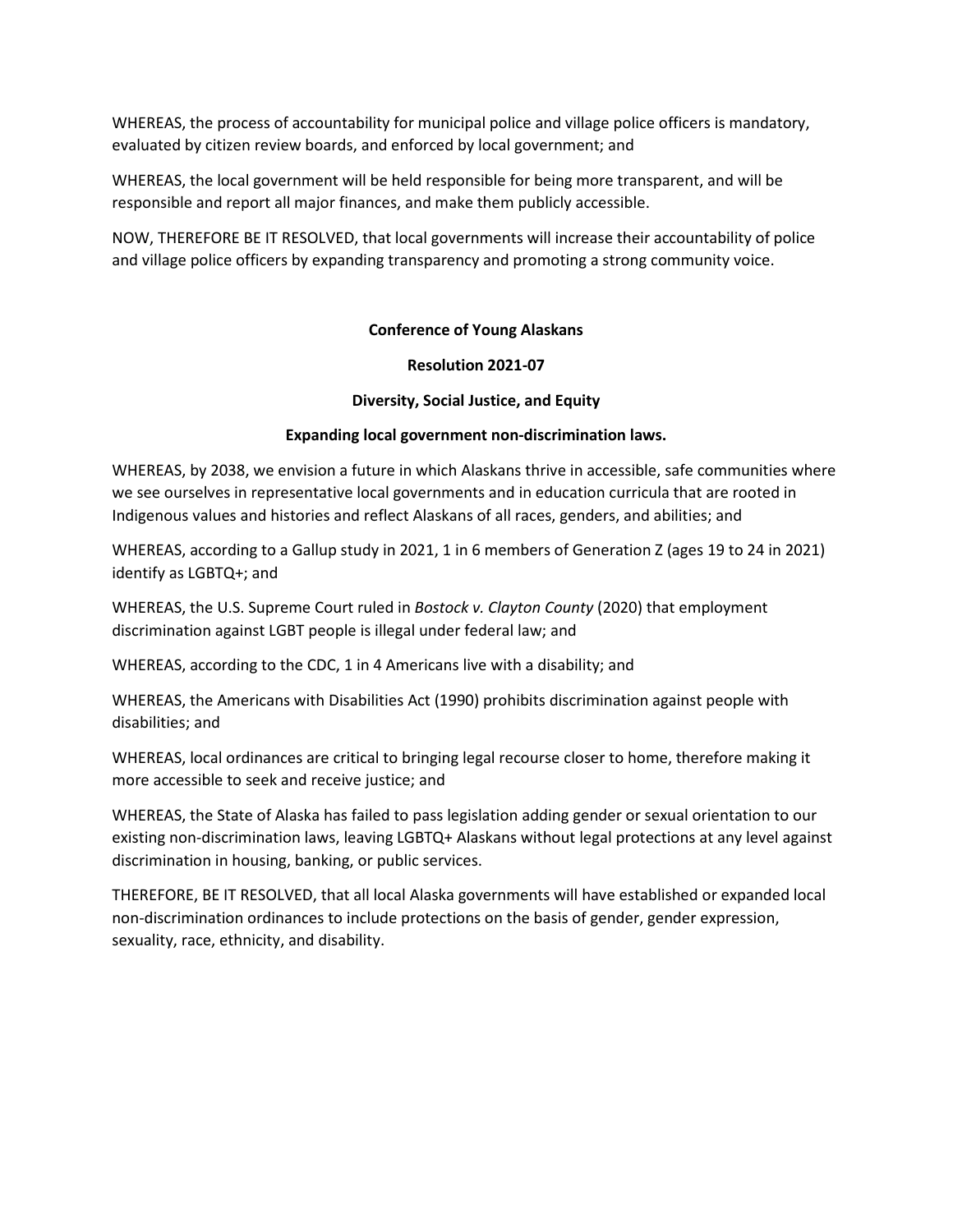#### **Resolution 2021-08**

#### **Diversity, Social Justice, and Equity**

#### **Implementation of culturally relevant and representative education curricula by local school boards.**

WHEREAS, by 2038, we envision a future in which Alaskans thrive in accessible, safe communities where we see ourselves in representative local governments and in education curricula that are rooted in Indigenous values and histories and reflect Alaskans of all races, genders, and varied abilities; and

WHEREAS, a strong education system demonstrates that hard work and knowledge can be shared in ways that help Alaskans grow and develop; and

WHEREAS, Alaska Native histories should be included and well-represented in education and

WHEREAS, the local government operates and enforces state laws and raises money to pay for schools; and

WHEREAS, we hope to avoid Alaskans missing opportunities to better their lives through an education system have has been improved to reflect culturally relevant and representative curricula.

THEREFORE, BE IT RESOLVED, that local school boards will have implemented education curricula that is rooted in Indigenous values and histories and reflect Alaskans of all races, genders, and disabilities/abilities.

#### **Conference of Young Alaskans**

#### **Resolution 2021-09**

#### **Diversity, Social Justice, and Equity**

#### **Implementation of citizen review boards.**

WHEREAS, by 2038, we envision a future in which Alaskans thrive in accessible, safe communities where we see ourselves in representative local governments and in education curricula that are rooted in Indigenous values and histories and reflect Alaskans of all races, genders, and varied abilities; and

WHEREAS, implementing a review board will give citizens a chance to review incidents independently from law enforcement agencies; and

WHEREAS, communities including (but not limited to) Nome, Juneau, and Anchorage already have Public Safety Commissions; and

WHEREAS, law enforcement will have received appropriate training and will bear the liability of consequences of failure to follow said training; and

WHEREAS, local government will work together with their citizens to further ensure their safety.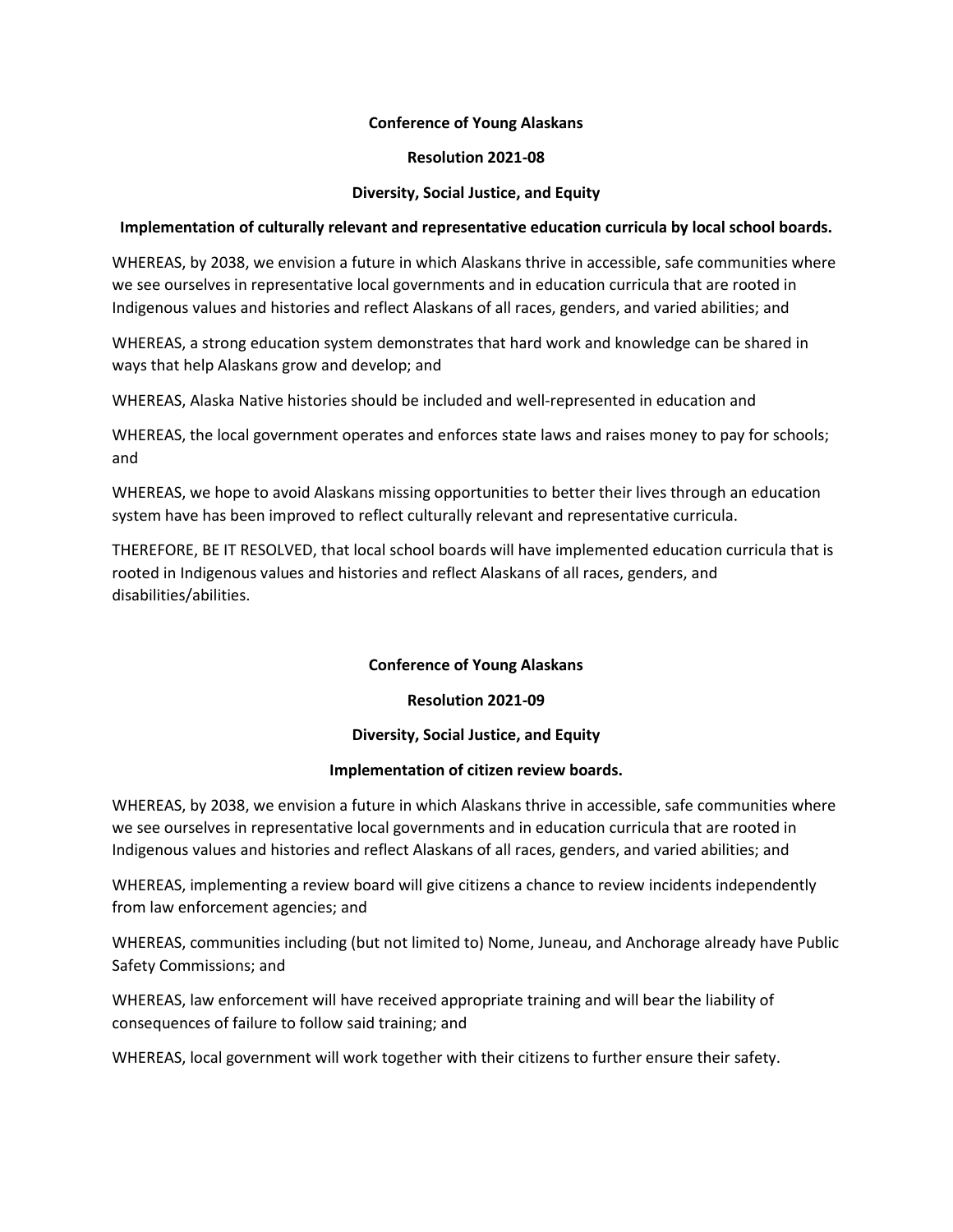THEREFORE, BE IT RESOLVED, that local Alaskan governments will have implemented citizen review boards to ensure that people of all genders, gender expressions, sexualities, races, ethnicities, trauma survivors, and varied abilities will be treated with respect by law enforcement.

## **Conference of Young Alaskans**

## **Resolution 2021-10**

## **Education**

# **Ensuring a quality, culturally competent, and trauma-informed Alaska Native history education for all students.**

WHEREAS, by 2038, we envision a future for education in Alaska that curricula include accurate Alaska Native histories that are culturally competent and trauma-informed from pre-kindergarten through university; and

WHEREAS, current Alaskan education teaches history that inadequately highlights Alaska Native cultures and values; and

WHEREAS, schools do not have sufficient resources to incentivize teachers who represent Alaska's cultural diversity to pursue teaching or stay in the profession long-term; and

WHEREAS, schools do not have adequate resources to ensure quality education for students; and

WHEREAS, local governments should support school boards in securing diversified funding for culturallycompetent and trauma-informed curricula at all education levels; and

WHEREAS, we envision an Alaska that acknowledges its past and educates youth on where they came from, and has the resources to do so.

NOW, THEREFORE BE IT RESOLVED that governments should provide all schools (pre-kindergarten through university) sufficient, reliable, and timely resources to ensure a quality, culturally competent, and trauma-informed Alaska Native history education for all students.

# **Conference of Young Alaskans**

#### **Resolution 2021-11**

#### **Education**

# **Inspiring homegrown teachers to teach a quality, culturally competent, and trauma-informed Alaska Native history education for all students.**

WHEREAS, by 2038, we envision a future for education in Alaska that curricula include accurate Alaska Native histories that are culturally competent and trauma-informed from pre-kindergarten through university; and

WHEREAS, youth are the foundation of our nation; and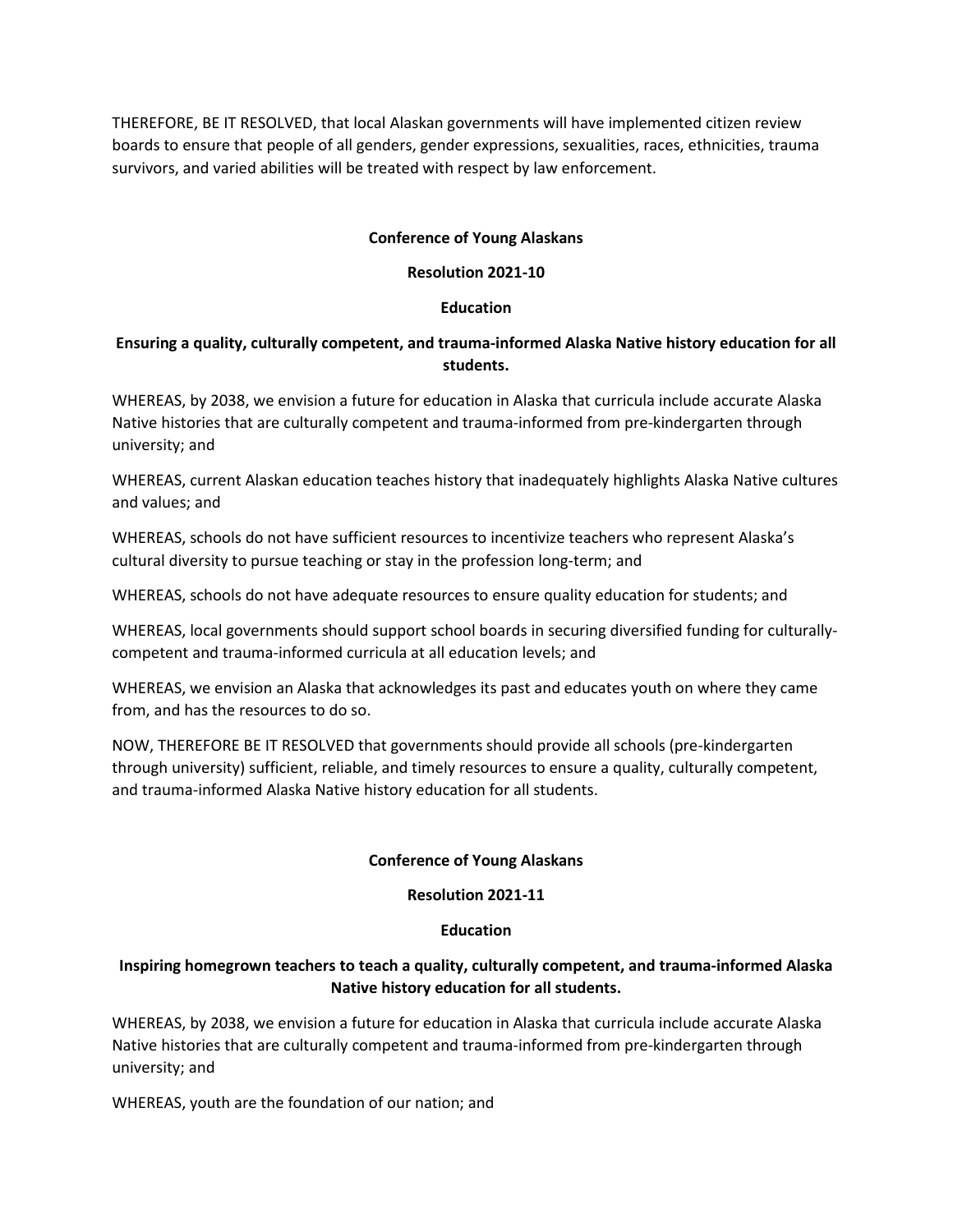WHEREAS, homegrown teachers are knowledgeable in what occurs within the communities they serve and create meaningful connections with their students; and

WHEREAS, most educators in Alaska are non-Alaska Native, though they often serve majority-Native communities; and

WHEREAS, local governments should support school boards in securing diversified funding for culturallycompetent and trauma-informed curricula and educator training at all education levels; and

WHEREAS, we hope to diversify our curricula and educators' perspectives on Alaska Native history so that they are prepared to serve the full range of students they will see in Alaskan classrooms.

NOW, THEREFORE BE IT RESOLVED, that educational systems in Alaska inspire homegrown teachers who represent the communities and values they serve and provide them culturally competent and traumainformed training.

#### **Conference of Young Alaskans**

# **Resolution 2021-12**

#### **Education**

# **Teaching Alaska Native histories, cultures, and languages at all levels of school that feature accurate recollections by Alaska Native peoples.**

WHEREAS, by 2038, we envision a future for education in Alaska that curricula include accurate Alaska Native histories that are culturally competent and trauma-informed from pre-kindergarten through university; and

WHEREAS, public schools in Alaska should teach accurate Alaska Native histories centering Native voices; and

WHEREAS, Alaskans must understand where historical traumas that they experience or may have caused come from; and

WHEREAS, Alaska Native peoples know their stories best, yet Alaska public-school curricula can better acknowledge this; and

WHEREAS, certain books that center the voices of Natives and those of other marginalized identities are and have been excluded from educational curricula school districts in Alaska; and

WHEREAS, local governments should support school boards in securing diversified funding for culturallycompetent and trauma-informed curricula at all education levels; and

WHEREAS, every student in the Alaska education system should know where Alaska Native peoples come from.

NOW, THEREFORE BE IT RESOLVED, that governments ensure Alaska Native histories, cultures, and languages are taught in an age-appropriate way at all levels (pre-kindergarten through university) and feature accurate recollections by Alaska Native peoples.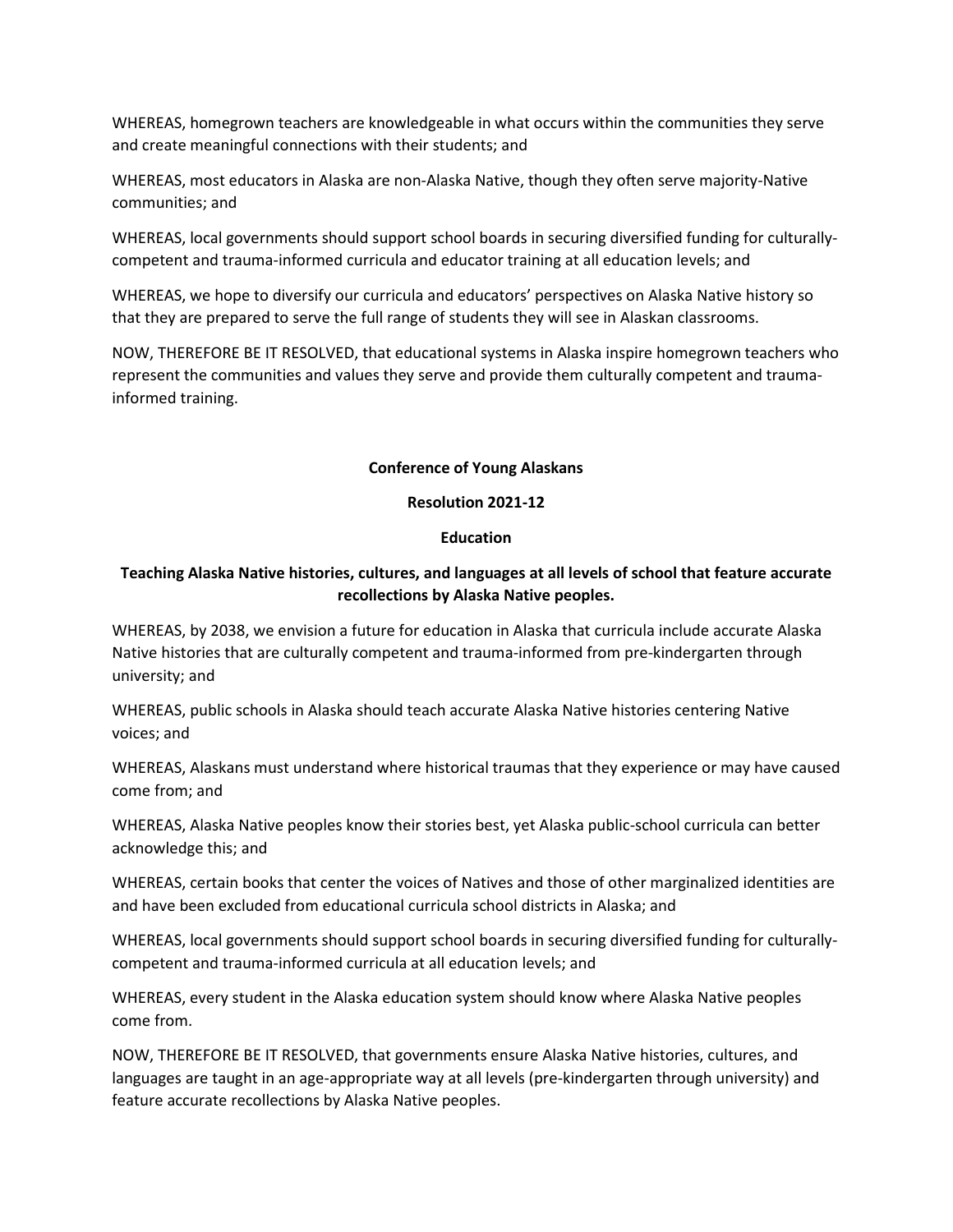#### **Resolution 2021-13**

#### **Economic Development**

## **Diversification of job markets and implementing policies that increase labor force participation.**

WHEREAS, by 2038, we envision that Alaska's municipal governments shall have successfully invested in and supported the diversification of their economies; and

WHEREAS, Alaska has seen a net decrease in population and should work to increase labor force participation rates; and

WHEREAS, economic diversification means an economy in which the state and local communities are not reliant on volatile resources and can mitigate economic shock through autonomous and strategic sector support; and

WHEREAS, in order to achieve robust job activity, investment from both public and private industry, in myriad sectors (included, but not limited to technology, energy, tourism, small business, etc.) is pertinent to diversification and economic growth; and

WHEREAS, local communities should reduce barriers to entry for small business and entrepreneurial ventures to ensure equitable opportunities for all potential business owners; including through a series of targeted investments suitable to local community considerations; and

WHEREAS, local economies rely on local and State resources for funding and development and should continue to seek to reasonable economic autonomy; and

WHEREAS, if we maintain our current economic trajectory, local governments will not always be able to offer adequate opportunity for job market growth and high employment rates.

NOW, THEREFORE BE IT RESOLVED, that local governments will have more thoroughly diversified job markets and have implemented policies that increase labor force participation.

#### **Conference of Young Alaskans**

#### **Resolution 2021-14**

#### **Economic Development**

#### **Encouraging sustainable economic development and climate-conscious investments.**

WHEREAS, by 2038, we envision that Alaska's municipal governments shall have successfully invested in and supported the diversification of their economies; and

WHEREAS, young Alaskans support economic growth and sustainable development that increases quality of life and economic opportunity allowing residents to reach their full potential and independence in their home communities; and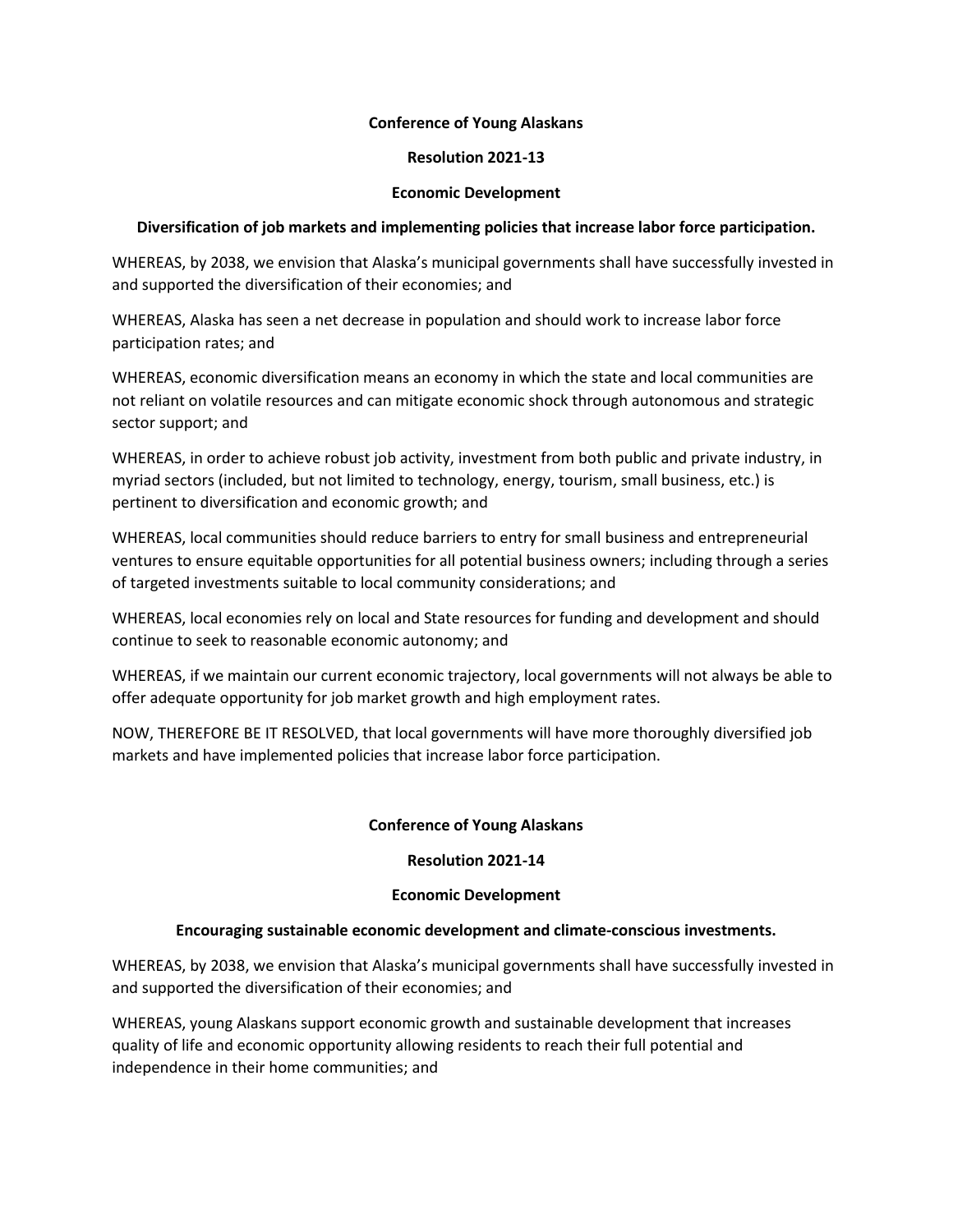WHEREAS, young Alaskans define infrastructure as investments in communities through health, education, transportation, food security, energy, and water, among other means; and

WHEREAS, we define climate-conscious investments as those that acknowledge and proactively respond to the threats posed by climate change while incorporating Indigenous perspectives and local resources in creation of new infrastructure and economic sectors; and

WHEREAS, Alaskans should increase reliance on non-extractive economies including, but not limited to, responsible tourism, technology, agriculture, blue and green economies, renewable resources, and transportation; and

WHEREAS, Alaska has unique geographic considerations and robust resources at our disposal allowing us to capitalize on the emerging developments associated with a just transition to a healthy economy and clean environment; and

WHEREAS, local governments possess the unique local knowledge of place-based industry and can support the implementation of infrastructure projects; and

WHEREAS, if Alaska continues its current trajectory with its over-reliance on non-renewable resource development and under-prioritization and a lack of willingness to address the threat of climate change, economic growth will be stymied.

NOW, THEREFORE BE IT RESOLVED, that sustainable economic development in Alaska will be reached through climate-conscious investments utilizing Indigenous Peoples' knowledge, local resources, and a values and place-based framework.

#### **Conference of Young Alaskans**

#### **Resolution 2021-15**

#### **Economic Development**

# **Encouraging investments in community spaces and critical infrastructure that increase community well-being.**

WHEREAS, by 2038, we envision that Alaska's municipal governments shall have successfully invested in and supported the diversification of their economies; and

WHEREAS, investing in infrastructure to prepare for the economy of tomorrow is a necessary step for building a healthy economy; and

WHEREAS, there are communities in Alaska that lack access to basic utilities such as water, sewer, electricity, gas, telecommunications, and broadband internet; and

WHEREAS, such basic utilities are critical to engaging in today's economy and will be increasingly critical to the economy of tomorrow; and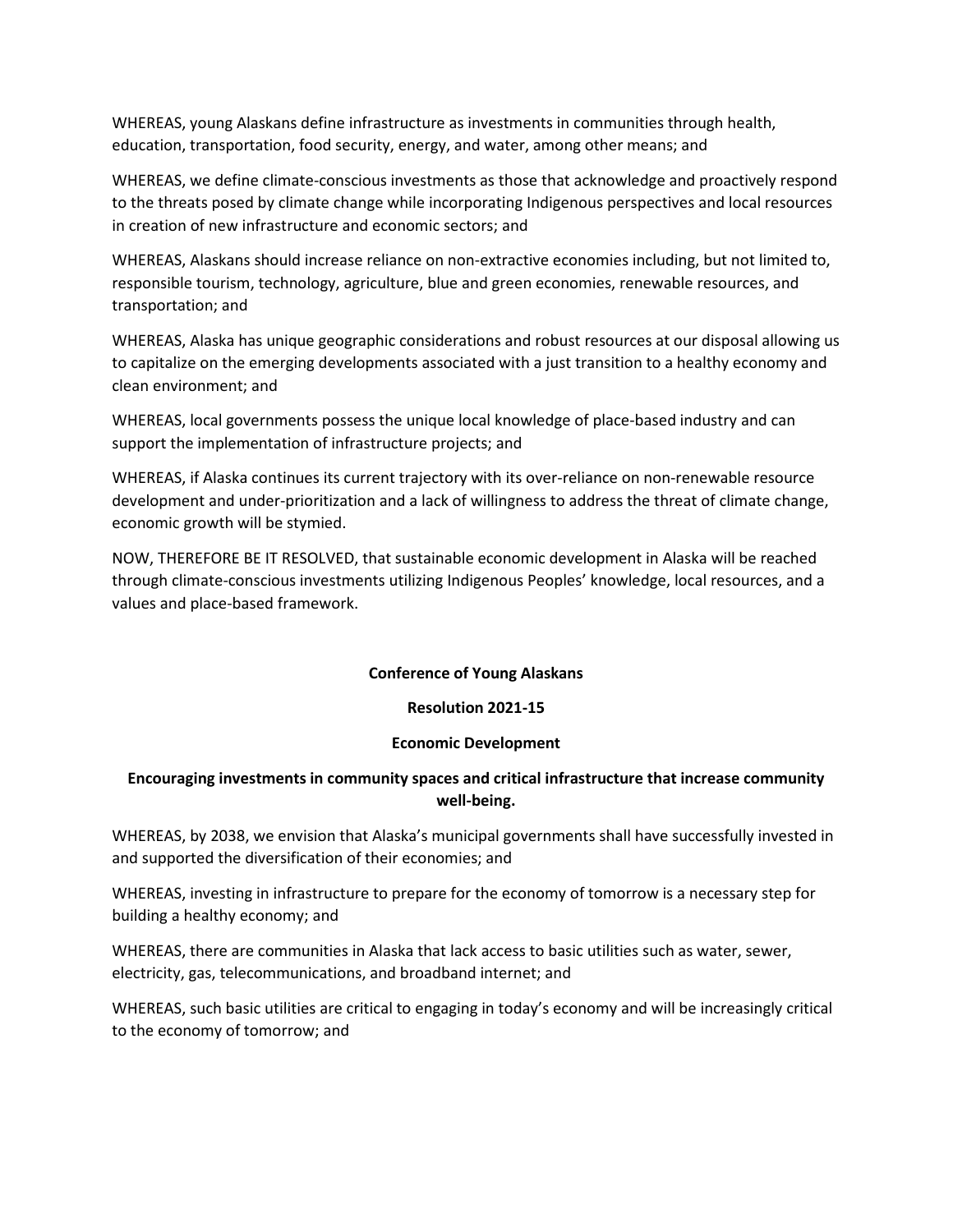WHEREAS, local communities can serve a unique role in bringing together people, talent, and ideas to create innovative solutions addressing their individual needs, and are supported by infrastructure that allows for community connectivity; and

WHEREAS, Alaska received a C- on the American Society of Civil Engineers' Infrastructure Report Card last evaluated in 2017; and

WHEREAS, the continued improvement and construction of community-identified infrastructure needs is necessary for the purpose of economic diversification and economic health; and

WHEREAS, local governments are largely responsible for stewarding public spaces and collecting input for public projects such as city centers, public parks, and other spaces to meet the recreational, cultural, and educational needs of a community; and

WHEREAS, underserved communities and the continued degradation of public infrastructure are realities in Alaska that need to change.

NOW, THEREFORE BE IT RESOLVED, that local governments will have invested in community spaces, developed critical and community-identified infrastructure, and reduced barriers to fostering community well-being.

#### **Conference of Young Alaskans**

#### **Resolution 2021-16**

#### **Infrastructure and Public Utilities**

# **Calling for the provision of basic utilities such as water, sewer, means of transportation, and broadband to every community within Alaska.**

WHEREAS, by 2038, we envision that Alaska's infrastructure and public utilities will serve the basic needs of all Alaska communities and transition to an equitable, climate-adaptive, energy-efficient framework with a long-term plan for maintenance, consumer representation, sustainable funding, connectivity, and innovation; and

WHEREAS, many communities throughout the State of Alaska do not have access to public utilities, including, but not limited to, municipally-provided water, wastewater systems, and adequate means of transportation; and

WHEREAS, 24-30% of Alaska communities do not have access to broadband, which has become essential to daily living activities such as shopping, education and professional use; and

WHEREAS, solely providing water and wastewater utilities to all communities in the state would cost over \$2 billion; and

WHEREAS, opportunities exist to advocate for additional funding from the federal government through leveraging local communities' relationships with Alaska's congressional delegation; and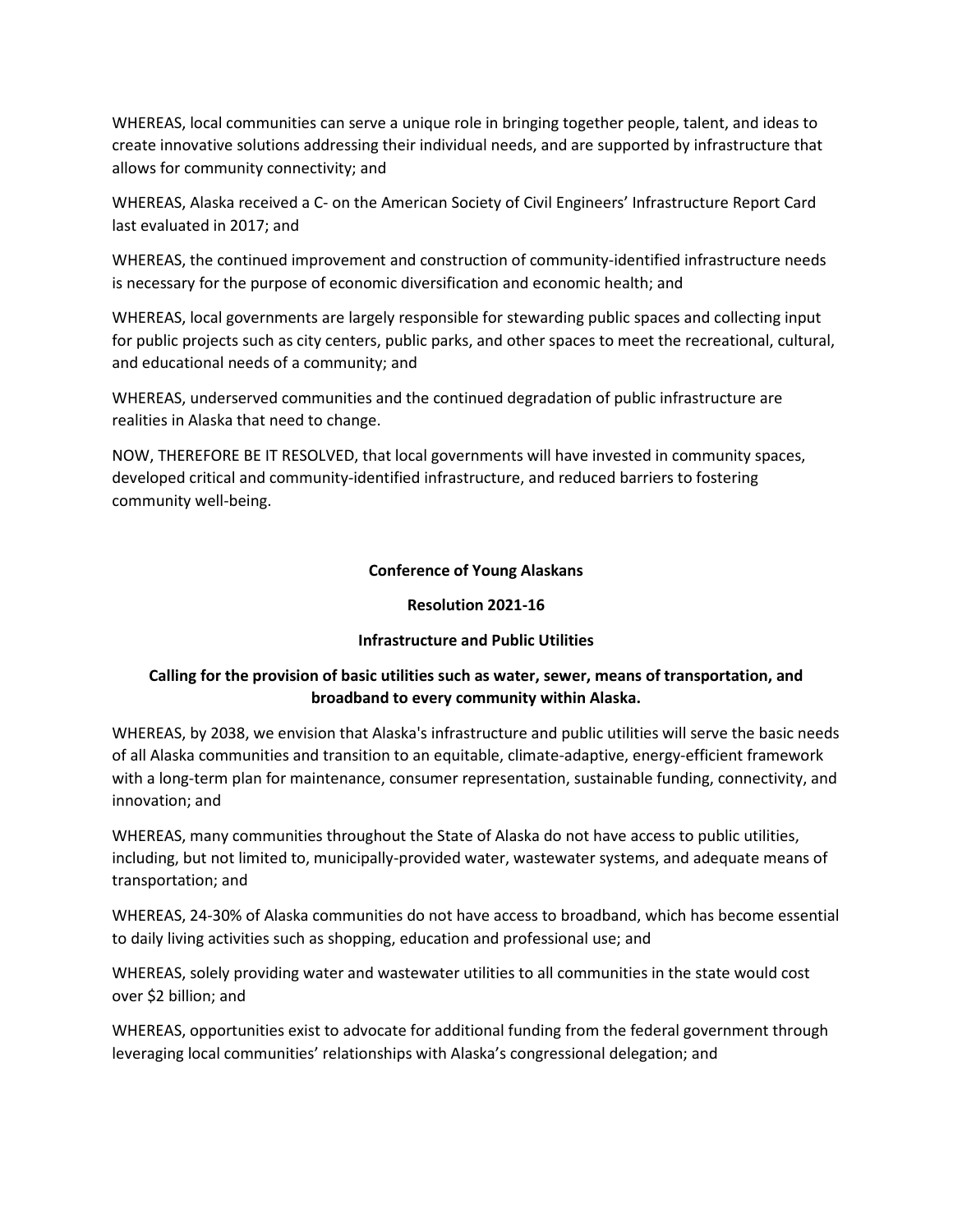WHEREAS, neglecting access to basic utilities will have serious consequences for the health, prosperity and quality of life in a massive amount of Alaska's communities.

NOW, THEREFORE, BE IT RESOLVED, that Alaska local governments will establish an intergovernmental network to petition state and federal governments for additional funds to install water, sewer, transportation and broadband utilities in those communities that are in need, and ensure all Alaskans have access to basic public necessities.

# **Conference of Young Alaskans**

#### **Resolution 2021-17**

#### **Infrastructure and Public Utilities**

# **Supporting Alaska's local governments to establish a framework for community-driven sustainable infrastructure.**

WHEREAS, by 2038, we envision that Alaska's infrastructure and public utilities will serve the basic needs of all Alaska communities and transition to an equitable, climate-adaptive, energy-efficient framework with a long-term plan for maintenance, consumer representation, sustainable funding, connectivity, and innovation; and

WHEREAS, Alaska has unique challenges to its infrastructure (e.g., the freeze-thaw cycle of permafrost, communities off the Alaska Railbelt, etc.), requiring increased maintenance needs to accommodate for more efficient flow of resources throughout port networks; and

WHEREAS, significant changes to Alaska's environment (e.g., warming temperatures, rising coastlines, shoreline erosion, will impact core community needs) have exacerbated existing infrastructure challenges; and

WHEREAS, infrastructure provides the basic services essential to the survival of rural and urban Alaska communities, including transportation, ports, broadband, and other vital networks; and sustainable infrastructure provides a framework for communities to maintain and grow with consideration to economic, social, and environmental implications; and

WHEREAS, public education, community advocacy, Tribal entities, and local municipalities are essential to enacting sustainable infrastructure with respect to the cultural, geographic, social, and economic needs in rural and urban Alaska communities; and

WHEREAS, neglecting sufficient stakeholder engagement and environmental, economic, and geographic factors in Alaska's infrastructure may result in inaccessible, low-quality, and costly projects which damage public trust in government.

NOW, THEREFORE, BE IT RESOLVED that every Alaska local government will develop and implement a framework for community-driven sustainable infrastructure to maintain, improve, and expand public works.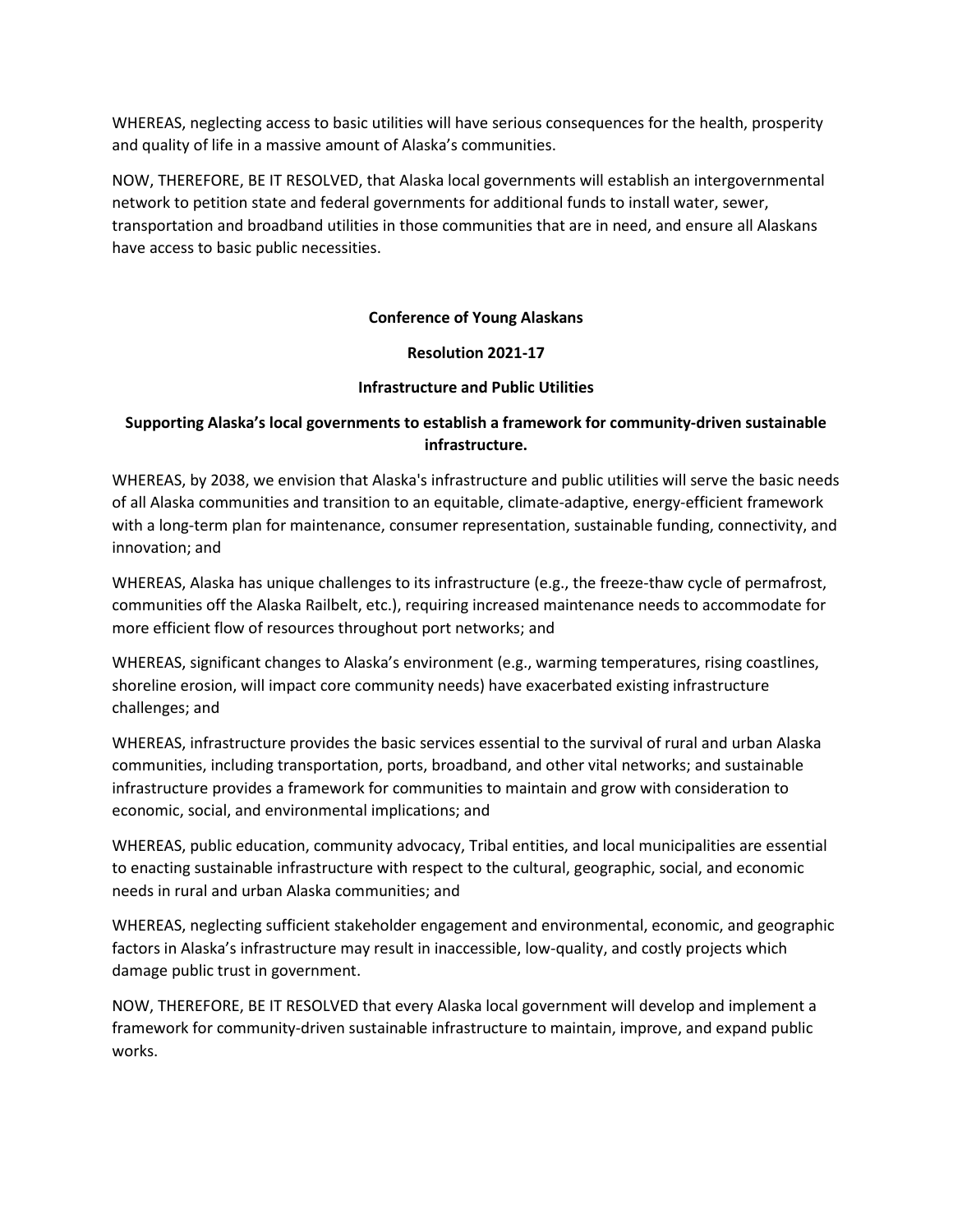#### **Resolution 2021-18**

#### **Infrastructure and Public Utilities**

## **To support statewide collaboration on climate adaptive infrastructure and public utilities.**

WHEREAS, by 2038, we envision that Alaska's infrastructure and public utilities will serve the basic needs of all Alaska communities and transition to an equitable, climate-adaptive, energy-efficient framework with a long-term plan for maintenance, consumer representation, sustainable funding, connectivity, and innovation; and

WHEREAS, unpredictable natural disasters may impact Alaska, where 11 percent of the world's earthquakes take place; and

WHEREAS, permafrost, the frozen rock and soil underneath approximately 85 percent of all Alaska, and its freeze-thaw cycle can cause pipelines to rupture, roads to be renovated, and entire buildings to collapse; and

WHEREAS, Alaska's infrastructure deficiencies exist in the Alaska Marine Highway, accessible drinking water, and port maintenance; and

WHEREAS, local governments possess responsibility for many infrastructure projects and investments, with guidelines and rules dictated by federal and state governments; and

WHEREAS, inequities exist across rural villages which disproportionately experience impacts of climate change without adequate financing or resources to address its harm.

NOW, THEREFORE BE IT RESOLVED, that Alaska's local governments will establish an intergovernmental network to share and distribute information and resources for communities disproportionately impacted by climate change and pursue opportunities to invest and grow climate resilience in public works.

#### **Conference of Young Alaskans**

#### **Resolution 2021-19**

#### **Climate Resilience**

#### **To create a Department of Climate Affairs in municipal bodies.**

WHEREAS, by 2038, we envision a future where local and tribal governments collaborate in just transition to create and build long lasting climate resiliency

WHEREAS, creating a designated budget and staff to address climate change in municipal bodies will improve the ability to develop and implement policies and actions that address the impacts being felt locally; and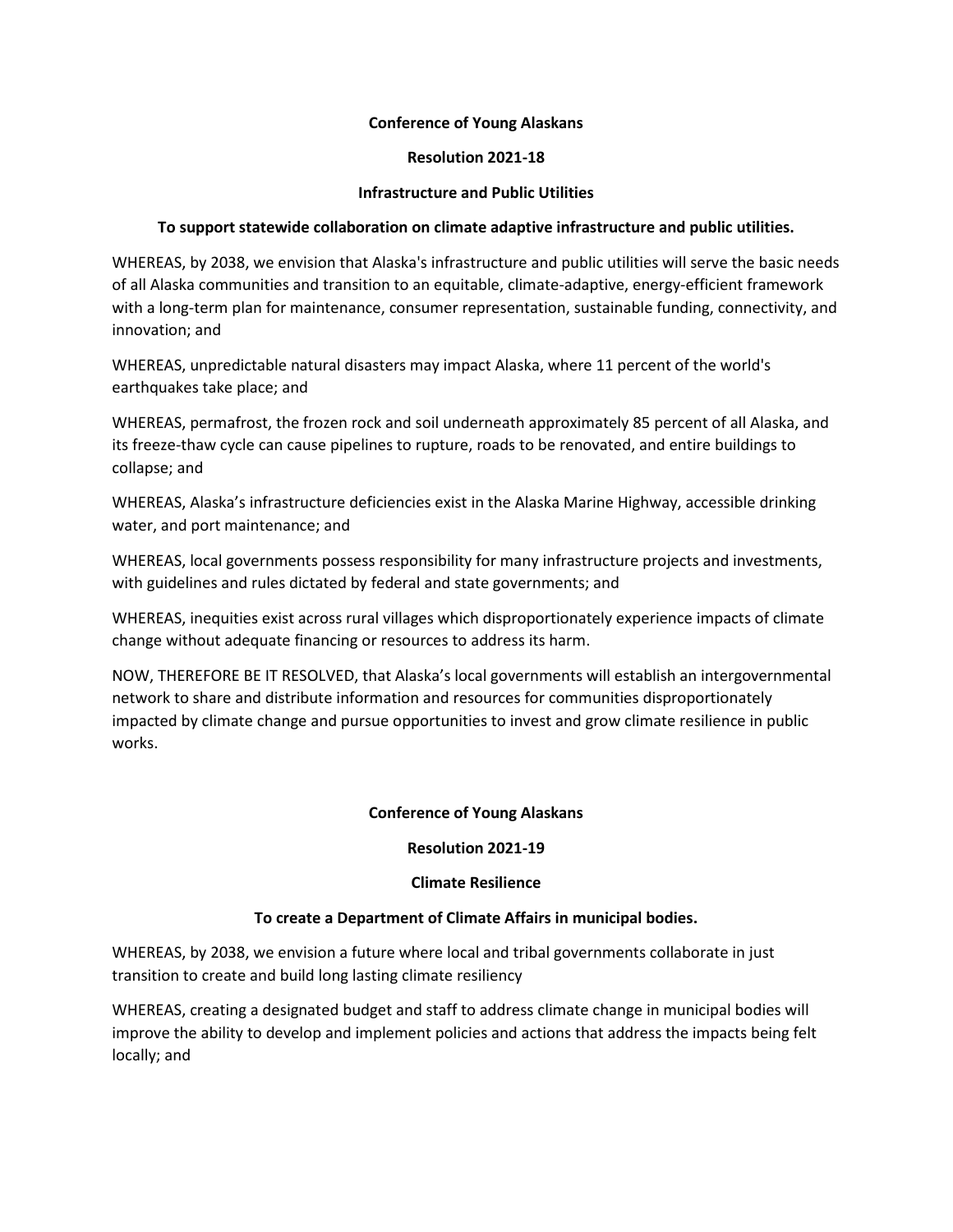WHEREAS, Alaska is already seeing the impacts of climate change at twice the rate of the rest of the United States and it disproportionately impacts disadvantaged, low-income, Indigenous, and rural communities; and

WHEREAS, the impacts of climate change are seen through record temperatures each year, precipitation increase across the state affecting river flow, sea ice, and snow conditions, and migration patterns shifting North, which affects subsistence practices and infrastructure planning; these threats to communities such as Nome and Shishmaref create community crises as traditional ways of life must be altered and lives are lost; and

WHEREAS, local governments are the most equipped to address local effects of climate change, and collaboration with Indigenous communities will ensure that the needs of the most vulnerable residents are met; and

WHEREAS, that Indigenous knowledge of land and subsistence embody the respect of land that must be used to build a new framework for how western economies and communities interact with land; and

WHEREAS, no action will result in more severe and more frequent disasters, the eradication of what makes Alaska special: traditions, culture, vast natural landscapes, and the bountiful lands and waters.

NOW, THEREFORE BE IT RESOLVED that each borough and municipality will create a Department of Climate Affairs or equivalent that will be responsible for collaborating with Indigenous communities to build local resilience to climate change.

#### **Conference of Young Alaskans**

**Resolution 2021-20**

#### **Climate Resilience**

# **To expand holistic climate education in K-12 schools across Alaska.**

WHEREAS, by 2038, we envision a future where local and tribal governments collaborate in just transition to create and build long lasting climate resiliency.

WHEREAS, a just transition is defined as a framework for a fair shift to an economy that is ecologically sustainable, equitable and just for all Alaskans; and

WHEREAS, the climate crisis disproportionately impacts youth who are aging into an economy that is unprepared to bear the financial consequences of increased food insecurity, sanitation concerns, and infrastructural damage, and are not given the emotional support or tools to cope with rapid loss of home, family, and ways of life; and

WHEREAS, Indigenous knowledge is not part of public education curriculum, and conventional scientific and educational curricula disregard traditional knowledge that has been collected over tens of thousands of years; and

WHEREAS, that Indigenous knowledge of land and subsistence embody the respect of land that must be used to build a new framework for how western economies and communities interact with land; and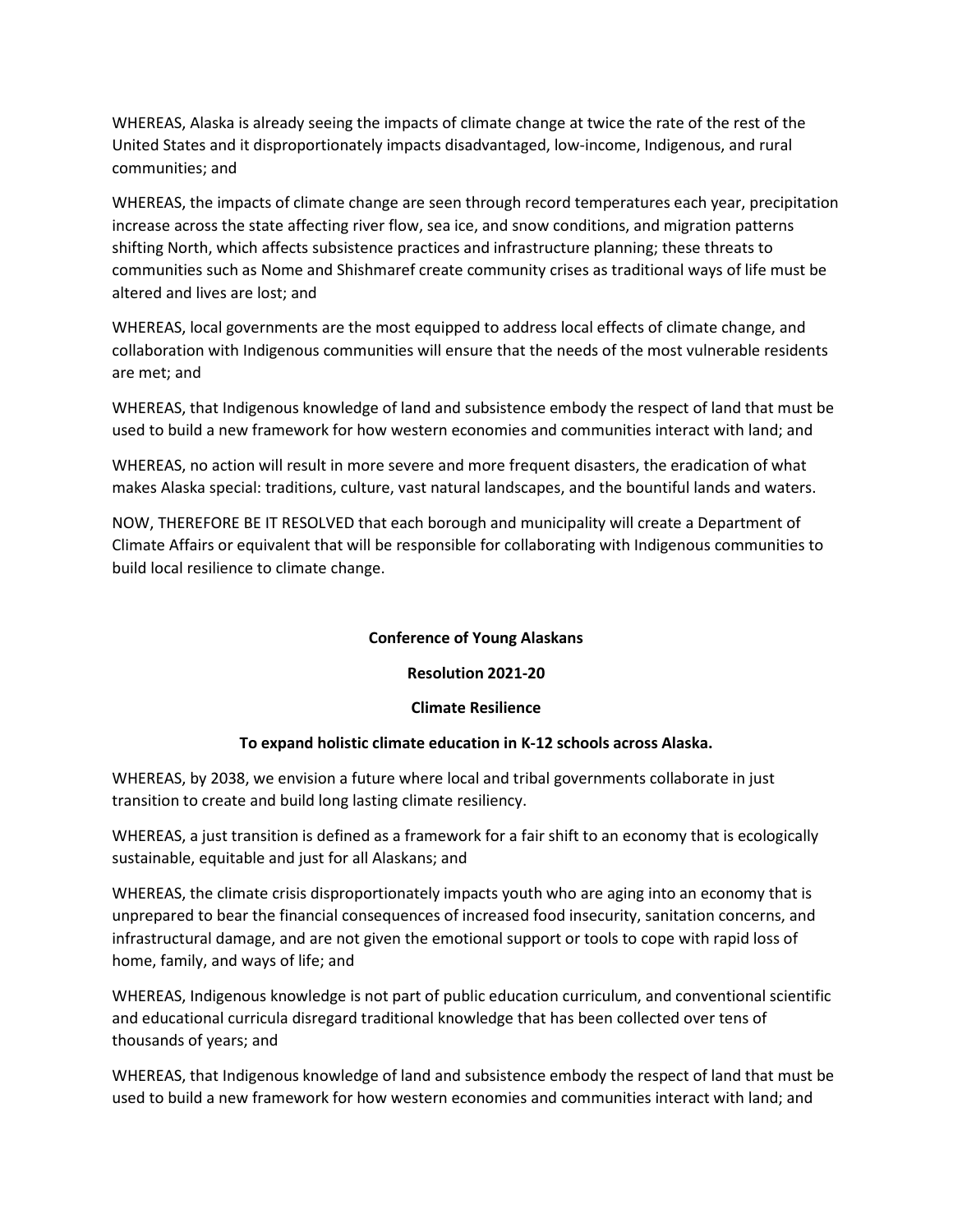WHEREAS, no action will result in more severe and more frequent humanitarian and environmental disasters, including loss of life, traditions, and culture.

NOW, THEREFORE BE IT RESOLVED that holistic climate education rooted in Indigenous Knowledge will be integrated in every K-12 system in the state to increase awareness, understanding, and preparedness in our youth.

# **Conference of Young Alaskans**

#### **Resolution 2021-21**

#### **Climate Resilience**

#### **To ensure diversified energy sources across Alaska.**

WHEREAS, by 2038, we envision a future where local and tribal governments collaborate in just transition to create and build long lasting climate resiliency; and

WHEREAS, a just transition is a framework for a fair shift to an economy that is ecologically sustainable, equitable and just for all Alaskans; and

WHEREAS, exploring, funding, and implementing new sources of energy will help local governments build security and economic development in their localities; and

WHEREAS, Alaska currently sources three quarters of its energy from nonrenewable sources that will eventually be depleted; and

WHEREAS, no action for economic diversification will result in Alaska's extractive economy to be depleted within the next century, leaving Alaskans destitute; and

WHEREAS, the increasing severity and frequency of environmental disasters will threaten homogenized energy systems, while a diversified energy portfolio will ensure that all Alaskans will have access to essential resources in event of an emergency.

NOW, THEREFORE BE IT RESOLVED that local governments would take on responsibility to build coalitions with Indigenous leaders, nonprofit and for-profit entities to implement diverse and accessible energy solutions.

#### **Conference of Young Alaskans**

#### **Resolution 2021-22**

#### **Quality of Life**

#### **Encouraging local governments to develop metrics for quality of life in their communities.**

WHEREAS, by 2038, we envision a future in which communities across Alaska shall know what it takes and have access to the resources to be healthy, safe, and fulfilled; and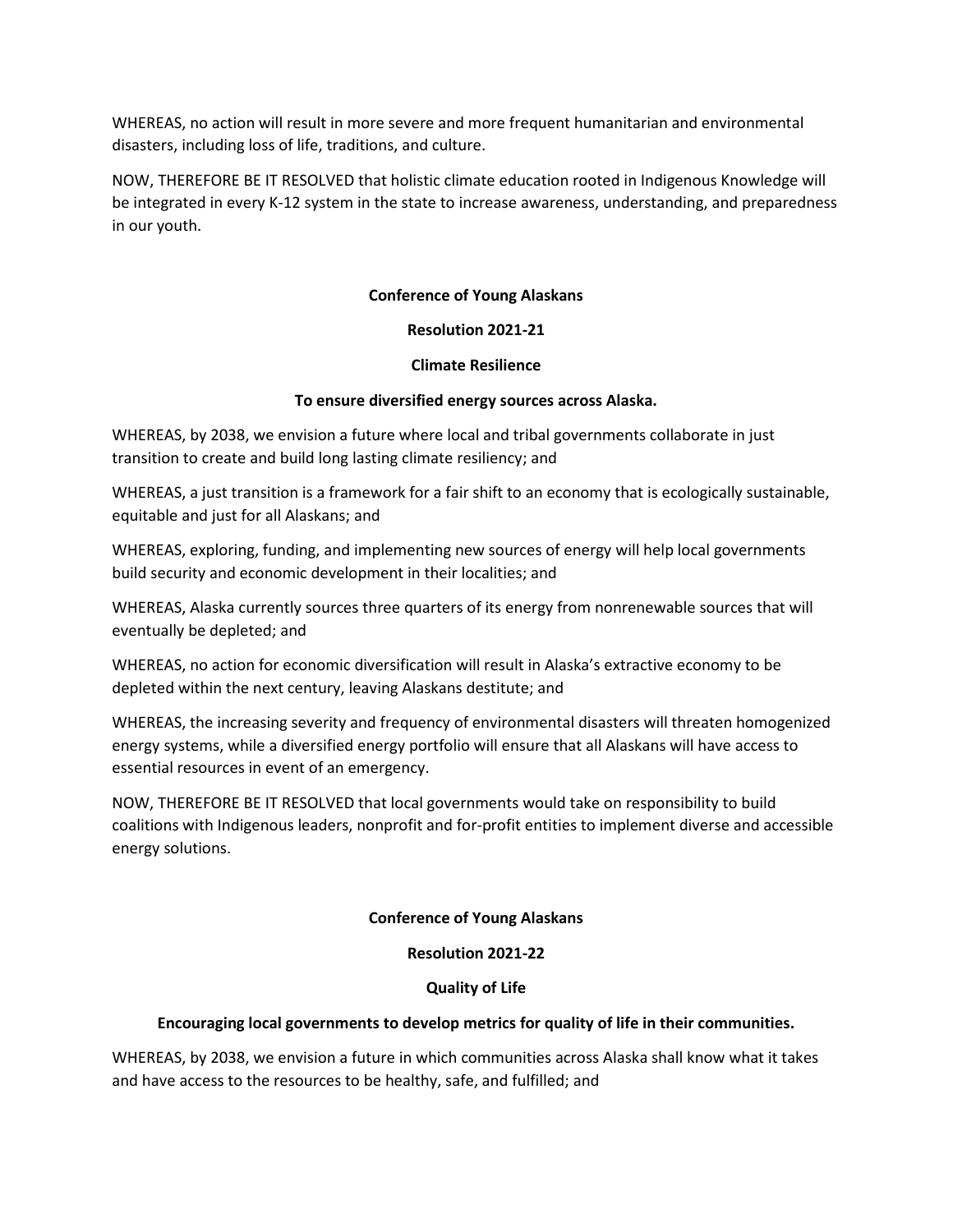WHEREAS, ancestral knowledge is valued as a vital component of the sustainable success of communities across the state; and

WHEREAS, continued and additional research is needed to evaluates Alaska Native well-being and recognize Indigenous knowledge as legitimate; and

WHEREAS, culturally-responsive research strategies for determining quality of life will guide local governments in allocating resources and setting policy priorities; and

WHEREAS, indigenizing research and assessing the needs of communities is an ongoing process that must be continuously challenged.

NOW, THEREFORE BE IT RESOLVED that local governments will develop culturally responsive quality of life metrics based on community input.

# **Conference of Young Alaskans**

#### **Resolution 2021-23**

# **Quality of Life**

# **Facilitating access to safe housing and health care.**

WHEREAS, by 2038, we envision a future in which communities across Alaska shall know what it takes and have access to the resources to be healthy, safe, and fulfilled; and

WHEREAS, safe and affordable housing lays the foundation for a collective sense of well-being within communities; and

WHEREAS, there are 1,949 homeless on any given night in Alaska in 2020, and of those 224 are unsheltered and 1,725 are sheltered; and

WHEREAS, many communities lack access to permanent, quality health care provided by credentialed professionals; and

WHEREAS, tribal healing and cultural involvement as healing are integral parts of individual and community well-being; and

WHEREAS, local and tribal governments often directly provide health care and support for the services and programs that contribute to a holistic and proactive culture of health.

NOW, THEREFORE BE IT RESOLVED, that all communities in Alaska will be uplifted by government to access safe housing and holistic, culturally informed, quality health care.